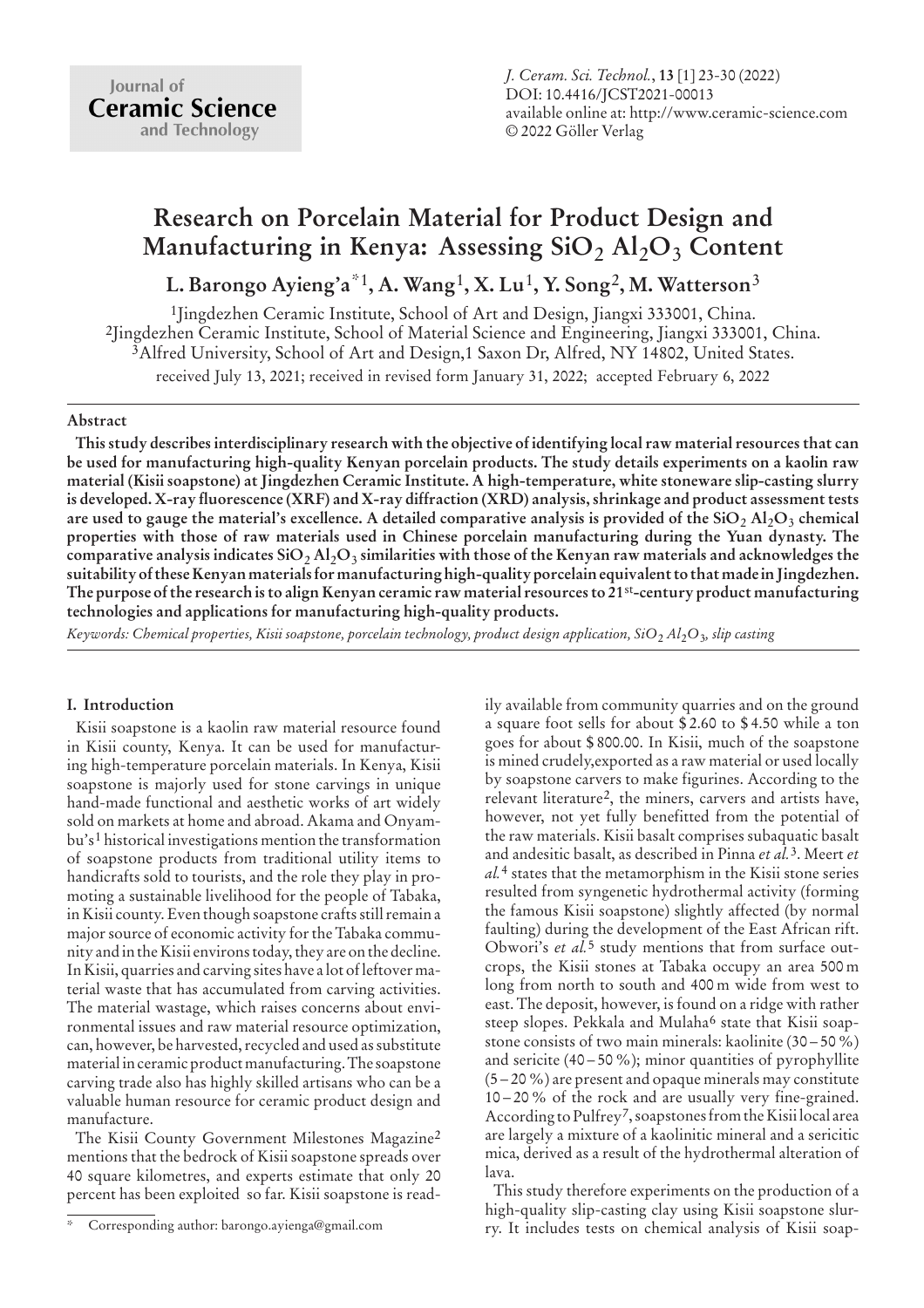stones using X-ray fluorescence (XRF) and X-ray diffraction (XRD) analysis. A theoretical argument is formulated on its suitability for the local production of high-quality porcelain clay bodies as an equivalent to Jingdezhen porcelain. This is based on a comparison of the similarities of  $SiO<sub>2</sub>$  and  $Al<sub>2</sub>O<sub>3</sub>$  in Kisii soapstones with kaolins found in Mingsha, Xingxi, Linchuan and Mingsha (Jingdezhen), China in the literature<sup>7, 8</sup>, and a comparison of the similarities of  $SiO_2$  and  $Al_2O_3$  in Eburru white (a high-silicate porcelain raw material found in Eburru) as described in the literature 9, 10with porcelain stones found in Qimen, Sanbaopeng, Nangang, Shiceng, Wutou, Siban and Baomei China detailed in the literature8. The comparative analysis is used to assess their suitability to produce highquality porcelain clay bodies for product design and manufacturing, drawing theoretical conclusions from comparisons of the chemical properties of  $SiO<sub>2</sub>$  and  $Al<sub>2</sub>O<sub>3</sub>$  content with porcelain raw material combinations that were used during Yuan dynasty to manufacture porcelain material in Yanyi8. Yanyi8 states that "Yuan dynasty porcelain technology was invented for the purpose of making highquality porcelain wares, which was intended to correct vessel deformation in product manufacturing." The purpose of the research is to align Kenyan ceramic raw material resources to 21st-century product manufacturing technologies and applications for high-quality product development.

#### **II. Materials and Methods**

### *(1) X-ray fluorescence (XRF) and X-ray diffraction (XRD) analysis*

The Kisii soapstone sample was analysed at Jiangxi Ceramic Testing Center, National Ceramic Product Quality Supervision and Inspection Center (Jiangxi), by means of an X-ray fluorescence spectrometer, Axios Advanced, from PANalytical Netherlands, and an X-ray diffractometer, Advance D8, from Bruker, Germany. The XRF and XRD data analyses are shown in Table 1 and Fig. 1, respectively.

XRF analysis GB/T 14506.28 – 2010 AXIOS X fluorescence spectrometer, room temperature: 23 °C, humidity: 52 %.

The XRD raw data was re-analysed, and the results are shown in Fig. 1. It can be seen from the XRD pattern that the crystal phases in the samples are muscovite, kaolinite, dickite, and clinochlore. Kaolinite and dickite endow the raw material with good plasticity, while muscovite and clinochlore reduce the sintering temperature of the samples, so that the samples can be used in lower-temperature porcelain. From the XRF analysis, it can be seen that the content of  $K_2O+Na_2O$  in the sample is 4.71 %, which can significantly reduce the temperature of porcelain, making it conducive to firing.



**Fig. 1:** Interpretation of the X-ray diffraction (XRD) analysis.

In a comparison of the XRF results with the composition of the kaolinite mineral, it is shown: the chemical composition of kaolinite is  $\text{Al}_2\text{O}_3$  39.53 %, SiO<sub>2</sub> 46.51 %,  $H<sub>2</sub>O$  13.96 % (the main source of ignition loss). In terms of composition, the content of  $Al_2O_3$  in the raw material is close to that of kaolinite, while the content of  $SiO<sub>2</sub>$  is slightly lower.

## *(2) Clay processing technology*

Table 2 lists the step-by-step clay processing technology that was used in developing a slip-casting clay slurry.

Step 1: Particle reduction: The stone was disintegrated with a grinder and stone crusher to break down the stone sizes into particles small enough for milling.

Step 2: Milling: Wet milling in a high-efficiency rotating porcelain ball mill jar processor that produced a fine smooth slurry with minimal residues and minimal contamination.

**Table 1:** Chemical composition: Tabaka Kisii soapstone GB/T 14506.28 – 2010.

| Chemical Composition (wt%)                                                                                                                                                                                                                                              |                                                                                                                                                                                                                               |      |      |      |      |      |      |      |      |      |      |      |      |      |
|-------------------------------------------------------------------------------------------------------------------------------------------------------------------------------------------------------------------------------------------------------------------------|-------------------------------------------------------------------------------------------------------------------------------------------------------------------------------------------------------------------------------|------|------|------|------|------|------|------|------|------|------|------|------|------|
| SiO <sub>2</sub>                                                                                                                                                                                                                                                        | $K_2O$   Na <sub>2</sub> O   P <sub>2</sub> O <sub>5</sub>  <br>TiO <sub>2</sub><br>SrO<br>$Cr_2O_3$ $V_2O_5$ $CuO$ $\vert$<br>MgO<br>ZrO <sub>2</sub><br>$\text{Al}_2\text{O}_3$ Fe <sub>2</sub> O <sub>3</sub><br>CaO<br>IL |      |      |      |      |      |      |      |      |      |      |      |      |      |
| 44.32                                                                                                                                                                                                                                                                   | 39.46                                                                                                                                                                                                                         | 0.16 | 0.08 | 0.05 | 4.25 | 0.46 | 0.01 | 1.88 | 0.01 | 0.01 | 0.07 | 0.02 | 0.03 | 9.19 |
| Note: The inspection method at this center does not include IL (loss on<br>ignition) and $V_2O_5$ detection. The detection limit of CaO is 0.10%, and<br>the detection limit of MgO is 0.20%. The measured value of this element in the analysis is for reference only. |                                                                                                                                                                                                                               |      |      |      |      |      |      |      |      |      |      |      |      |      |
| Source: (Jiangxi Ceramic Testing Center: Jingdezhen Ceramic Institute)                                                                                                                                                                                                  |                                                                                                                                                                                                                               |      |      |      |      |      |      |      |      |      |      |      |      |      |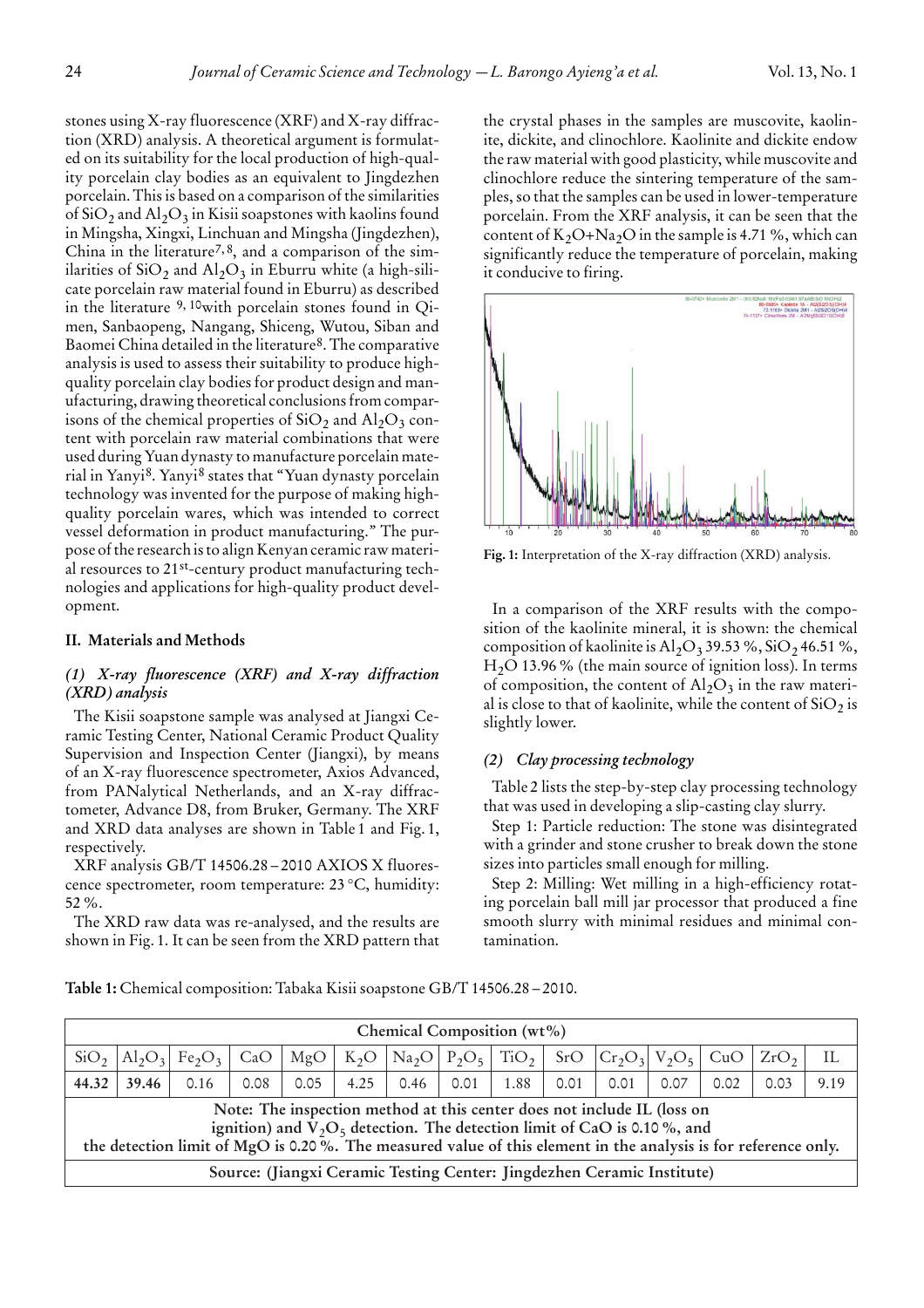| No.             | Procedure          | Application process and technology   | Observations          |
|-----------------|--------------------|--------------------------------------|-----------------------|
| $S$ tep 1       | Particle reduction | Grinder and stone crusher            | Off-white             |
| Step 2          | Milling            | Wet milling: porcelain ball mill jar | Off-white             |
| $\sqrt{Step 3}$ | Sieving/drying     | Manual sieving: 74 µm mesh           | Off-white             |
| $S$ tep 4       | Slip preparation   | Stone powder + water + liquid glass  | Off-white fine slurry |

**Table 2:** Clay processing technology.

Step 3: Sieving and drying: The slurry was manually sieved through a 74-um mesh to remove unprocessed residues. It was then dried and manually sieved through a 74-lm mesh to produce a fine smooth powder for further testing.

Step 4: Slip preparation: The slip was made using a combination of processed stone powder + water + liquid glass (sodium silicate).

## *(3) Shrinkage tests*

The shrinkage tests were conducted using clay slabs that were made by pouring slip into a flat plaster mould to form one slab of clay. This slab was then cut into three equal parts measuring 12 cm length x 3 cm width. A pin tool was used to mark the slabs with 10-cm length markings, which were used to measure and determine shrinkage variations at the temperatures 1 150 °C, 1 250 °C and 1 300 °C in an electric-powered firing*.* Fig. 2 shows images from the shrinkage sample tests, and Fig. 3 shows the shrinkage variation scale bar, with observations recorded in Table 3.



**Fig. 2:** Slab 1:1 150 °C, Slab 2:1 250 °C & Slab 3:1 300 °C respectively.





## *(4) Product assessment tests*

The product development consisted of slip-cast cups that underwent two firing stages. First, the cups were bisquefired at a temperature of 900 °C, as shown in Fig. 4. Second, they were fired in a gas reduction firing at 1300  $\degree$ C in Fig. 5a and Fig. 5b. In Fig. 5a, the cup is shown with an applied transparent glaze before the second firing, while the cup in Fig. 5b was fired without glaze in the second firing. Observations on the end-product indicated good quality, non-porous material with high-pitch sound after firing at a temperature 1 300 °C for both cups. The product assessment test result is recorded in Table 4. It indicates that the application of transparent glaze caused a further 5-% shrinkage in comparison with the unglazed cup in Fig. 5b. Fig. 6 shows their shrinkage variation scale bar.

## **III. Comparative Analysis**

## *(1) Porcelain clay technology*

Tite *et al.*11 mentioned that "towards the end of the first millennium AD, stoneware technology attained a high level, and production of porcelain, a white translucent variety, and high-quality, green-glazed stoneware, were well established in China." Observations on the chemical properties of high-temperature stoneware and porcelain clays used for ceramic production in South and Northern China revealed patterns of high concentrations of  $SiO<sub>2</sub>$ and  $\text{Al}_2\text{O}_3$ , as described in the literature<sup>11,8</sup>. SiO<sub>2</sub> and  $\text{Al}_2\text{O}_3$  are key elements for high-temperature porcelain clay manufacturing,  $\text{Al}_2\text{O}_3$  is more responsible for the high-temperature resistance8,12. Katsuki *et al.*12 demonstrate "the addition of 20 – 40 wt% Korean kaolin to Yanggu white clay required to produce well-fired Korean white porcelain without bloating at temperatures over 1 175 °C." Taskiran *et al.*13 has developed "the composition for making porcelainized stoneware based on anorthite (CaO  $\cdot$ Al<sub>2</sub>O<sub>3</sub> $\cdot$ 2SiO<sub>2</sub>) crystal formation, defined as extremely hard, highly dense, impervious and unglazed vitrified ceramic obtained by fast firing, between 1 200 – 1 230 °C."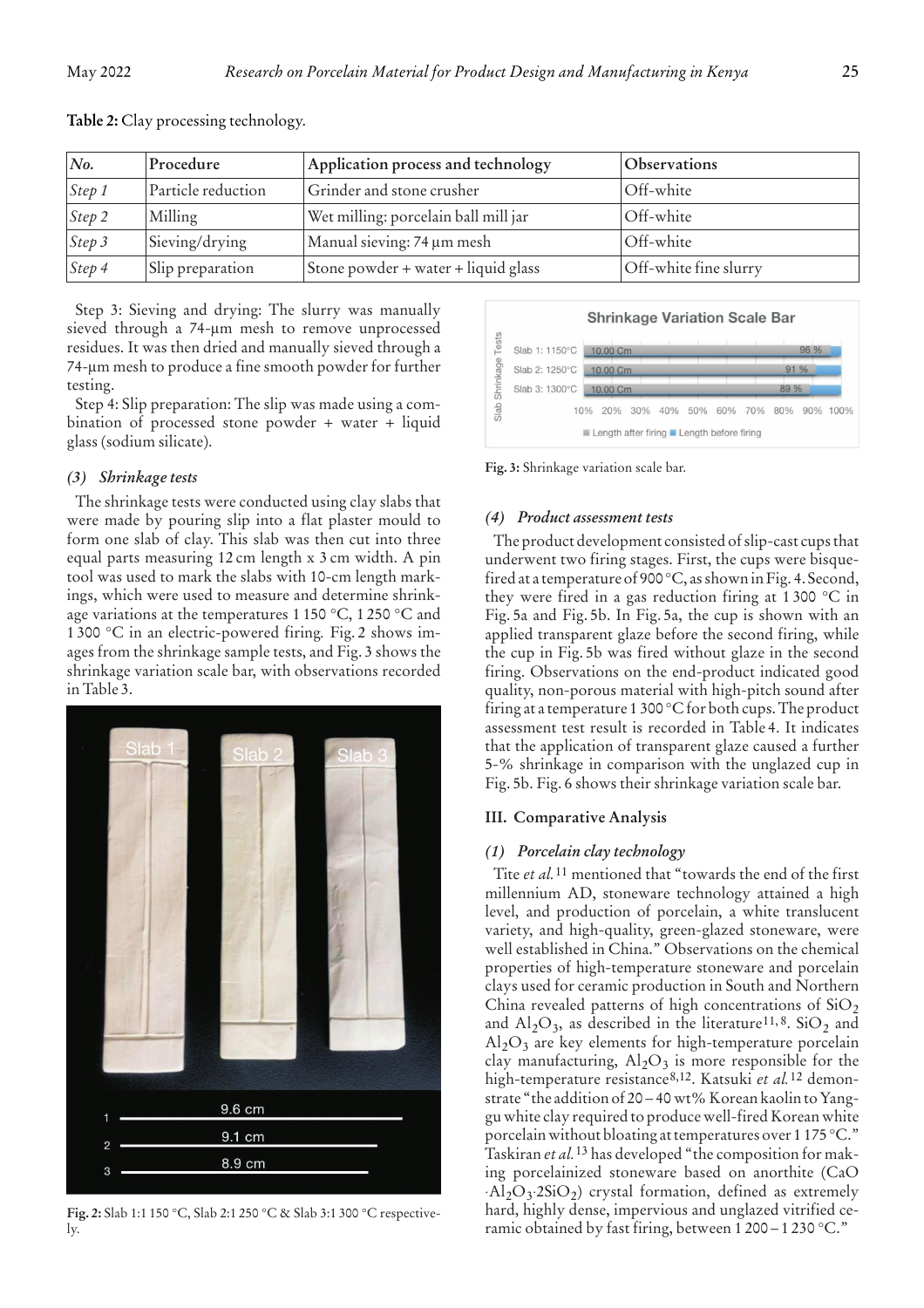

**Fig. 4:** Cup 1 and Cup 2: Electric bisque firing 900 °C.



**Fig. 5a and 5b:** Cup 1, with transparent glaze, Cup 2, without glaze: Gas reduction firing 1 300 °C.



**Fig. 6:** Shrinkage variation scale bar.

In China, the initial manufacturing of porcelain clay used porcelain stones8. Yanyi 8 states that "during the Yuan dynasty, porcelain stones used on their own could no longer meet the technical requirements for large vessel manufacturing, so kaolin was added to correct the deformation tendency of the vessels, and broaden the firing temperature ranges." The combination produced a desired clay composition that met the needs of pottery manufacturing. After the Yuan dynasty, Chinese porcelain clay manufacturing

| No.                           | 'Temp.                   | Length before firing | Length after firing | Shrinkage | Colour     |
|-------------------------------|--------------------------|----------------------|---------------------|-----------|------------|
| Slab 1                        | $1150^{\circ}$ C   10 cm |                      | 19.6 cm             | $4\%$     | Soft white |
| $ Slab 2 $ $ 1 250 °C  10 cm$ |                          |                      | $9.1 \text{ cm}$    | 19%       | Soft white |

*Slab 3* 1 300 °C 10 cm 11 % 8.9 cm 11 % Soft white

**Table 3:** Shrinkage testing after electric firing.

technology developed a system of combining two raw materials to make new porcelain clay bodies, as described by Yanyi8. The combinations were made using "porcelain stones and kaolin", which started in Jingdezhen, leading to the famous porcelain made at Jingdezhen<sup>8</sup>. Li and Li<sup>14</sup> mention that "production of the finest wares for the court were produced in Jingdezhen; in kilns and factories that were originally owned by the imperial government."

Porcelain rocks and kaolins are both suitable for the production of whitewares, their chemical properties have high concentrations of  $SiO<sub>2</sub>$  and  $Al<sub>2</sub>O<sub>3</sub>$ , kaolins, however, have a higher percentage of  $\text{Al}_2\text{O}_3$ . Seemingly, the higher  $Al_2O_3$  in kaolin provided a higher firing temperature curve, increased strength and ensured a good-quality clay body for porcelain stones<sup>8, 11</sup>. Maniatis<sup>15</sup> states that the understanding of the ancient ceramic technologies developed with the progressive use of scientific techniques and methodologies. The ancient technologies provide information for today's material innovation technologies (the 21st century), as claimed by Maniatis15. Regions like Europe began to technically formulate porcelains in laboratories, leading to multiple material engineering technologies. In Europe, Marchand16 claims that "porcelain's secret recipes were first reproduced by an alchemist in the employ of the Saxon king Augustus the Strong." Finlay17 claims that "Dentrecolles letters 'of Jingdezhen' disclosed the mystery of technical know-how concerning clay, glazes, and kilns that Europeans had been pursuing for centuries." Tite *et al.*11 mentions that "although Chinese's ceramic innovations were of great status; today the continuous innovation and manipulation of unique raw materials accessible to practitioners is significant." "Porcelain lost much of its identity as aristocratic ornament, instead taking on a vast number of banal, yet even more cultural significant, roles" as Marchand claims16 Today, porcelains dominate products in daily use and are technologically integrated in modern engineering, science and technology, across numerous fields. In the 21st century, porcelains are used in modern product manufacturing technologies like 3D printing, which cut down on the duplication of work and material waste, reduce costs, and make the design process healthy and environmentally friendly, as discussed by Wang *et al*18 at an international conference on future information engineering. In III(2), the study details a comparative analysis that elaborates the  $SiO_2$  and  $Al_2O_3$  chemical properties in Kenyan raw materials, comparing them with raw materials used for manufacturing Chinese porcelain clay during the Yuan dynasty7, 8, 9,10.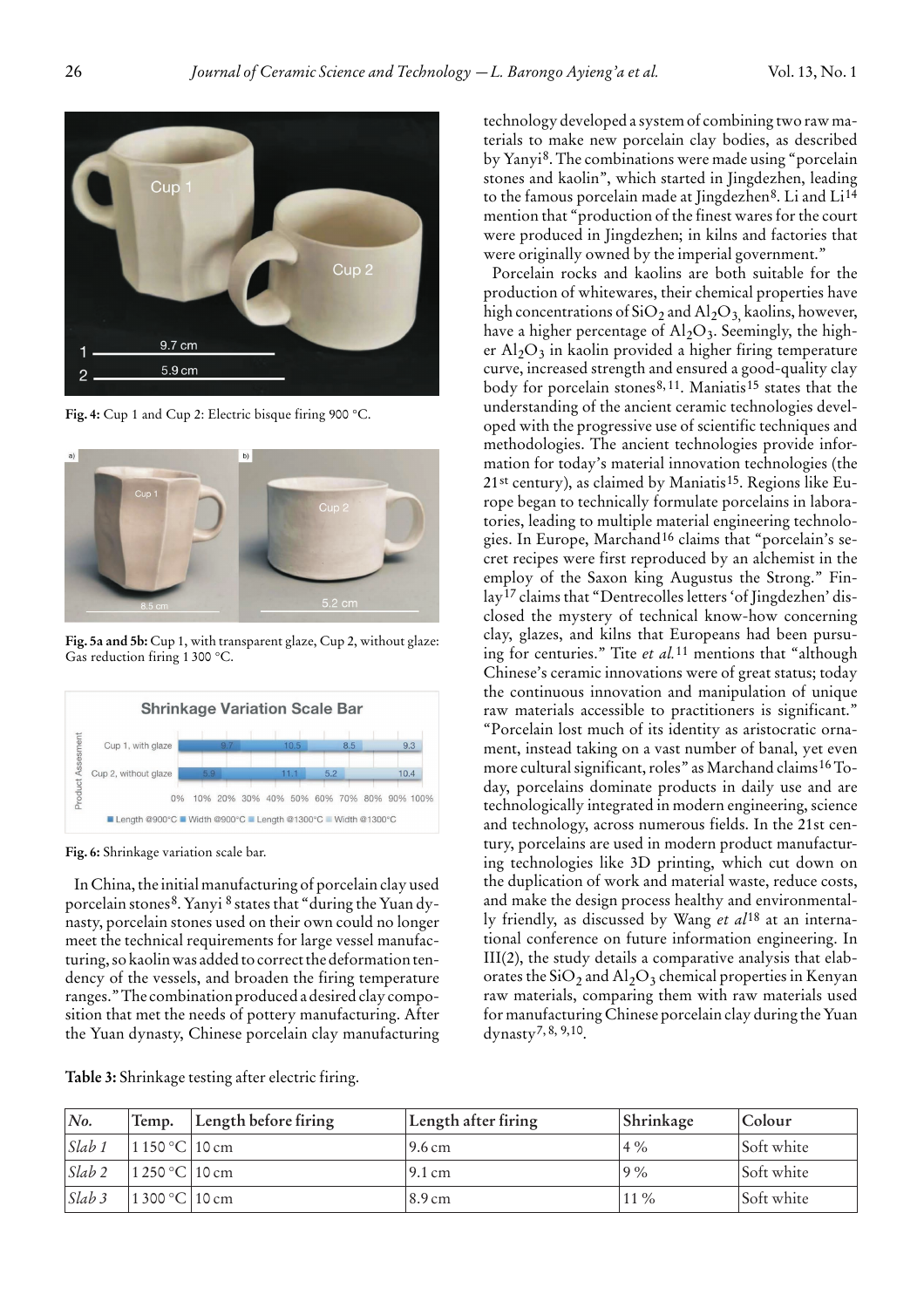| No.                                        | Bisque firing 900 $^{\circ}$ C             |        | $\vert$ Gas firing 1300 $\degree$ C        | Shrinkage          |            |
|--------------------------------------------|--------------------------------------------|--------|--------------------------------------------|--------------------|------------|
|                                            | $\left  \text{Size } (L \times W) \right $ | Colour | $\left  \text{Size } (L \times W) \right $ | <i>Colour</i>      | Percentage |
| Cup 1, with glaze                          | $9.7 \text{ cm} \times 10.5 \text{ cm}$    |        | Soft white $ 8.5$ -cm x 9.3 cm             | Soft white $ 12\%$ |            |
| $ Cup 2, without glaze   5.9 cm x 11.1 cm$ |                                            |        | Soft white $\vert$ 5.2 cm x 10.4 cm        | Off-white $ 7\%$   |            |

#### **Table 4:** Product assessment tests

*(2) Comparisons of raw materials used for porcelain clay technology*

#### (a) *Comparisons of Kenyan and Chinese kaolin raw materials*

Kisii soapstones are more closely associated with altered lavas than with sandstones, their characteristics suggest that lavas form an interrelation in the sandstone series, and soapstone is an alteration product of portions of lavas, as discussed in detail by Pulfrey7. Table 1 shows the chemical composition of Tabaka Kisii soapstone GB/T 14506.28 – 2010; a sample of a Kisii soapstone rock collected from Tabaka, Kisii has  $44.32 \text{SiO}_2$  and  $39.46 \text{ Al}_2\text{O}_3$ . Pulfrey7 has chemically analysed six varieties of Kisii soapstone samples, recording 46.59, 46.42, 49.53, 46.78, 48.60, 45.66 SiO<sub>2</sub> and 36.83, 37.00, 35.73, 39.70, 32.82, 35.10  $\mathrm{Al}_2\mathrm{O}_3$  respectively<sup>7</sup>. Yanyi<sup>8</sup> has performed a chemical analysis of some typical kaolins used in Jingdezhen; for the kaolin samples from Mingsha, Xingxi, Linchuan and Mingsha, 49.65, 51.89, 46.57, 47.69 SiO<sub>2</sub> and 33.82, 31.70, 36.29, 36.01  $\mathrm{Al}_2\mathrm{O}_3$  were recorded respectively<sup>8</sup>. Kisii soapstones have an average 47.26 wt%  $SiO_2$  (range 49.53 – 44.32 wt%) and an average 36.19 wt% Al<sub>2</sub>O<sub>3</sub> (range 39.70 – 32.82 wt%). While Jingdezhen kaolins from Mingsha, Xingzi and Lichuan have an average 48.95 wt%  $SiO<sub>2</sub>$  (range 51.89 – 46.57 wt%) and an average 34.45 wt% Al<sub>2</sub>O<sub>3</sub> (range 36.29 – 31.70 wt%). Based on their chemical properties, these raw materials are all categorized under kaolin rocks that can be used to produce whitewares, with minimal traces of elements that have a significant impact on colour. Fig. 7 and Fig. 8 show an  $SiO<sub>2</sub>$  and  $Al<sub>2</sub>O<sub>3</sub>$  analysis of Kisii soapstones and Jingdezhen kaolins, and Fig. 9 shows their comparative analysis.



**Fig. 7:** SiO<sub>2</sub> Al<sub>2</sub>O<sub>3</sub> analysis of Kisii soapstones.

Jingdezhen Kaolin's SiO<sub>2</sub> Al<sub>2</sub>O<sub>3</sub> Analysis



**Fig. 8:**  $SiO<sub>2</sub> Al<sub>2</sub>O<sub>3</sub>$  analysis of Jingdezhen kaolins .



Fig. 9: SiO<sub>2</sub> Al<sub>2</sub>O<sub>3</sub> comparative analysis of Kisii soapstones and Jingdezhen kaolins.

#### (b) *Comparisons of Kenyan and Chinese porcelain stones*

Yanyi8 describes Chinese porcelain stone as a rock composed mainly of quartz and sericite, the sericite being described as fine-grained hydromuscovite8. The chemical structures of Chinese porcelain stones suggests that their silicate ratio makes up around of their composition while alumina accounts for below 20 wt%, as illustrated in Yanyi8 and Tite *et al.*11. Makokha *et al.*10 has measured "ceramic materials for the manufacture of mediumduty alumina refractory firebrick for an incinerator lining in Kenya and indicates the  $SiO<sub>2</sub>$  content of Eburru kaolin as being the highest at 72.4 wt%." Ayieng'a9 has performed a chemical analysis of 'Eburru white', recording  $SiO_2$  78.04 wt% and  $Al_2O_3$  14.20 wt%. Makokha's Eburru kaolin and Ayieng'a's Eburru white are raw materials from the same location10, 9. Table 5 shows the chemical analysis of Eburru white, as given in Ayieng'a9.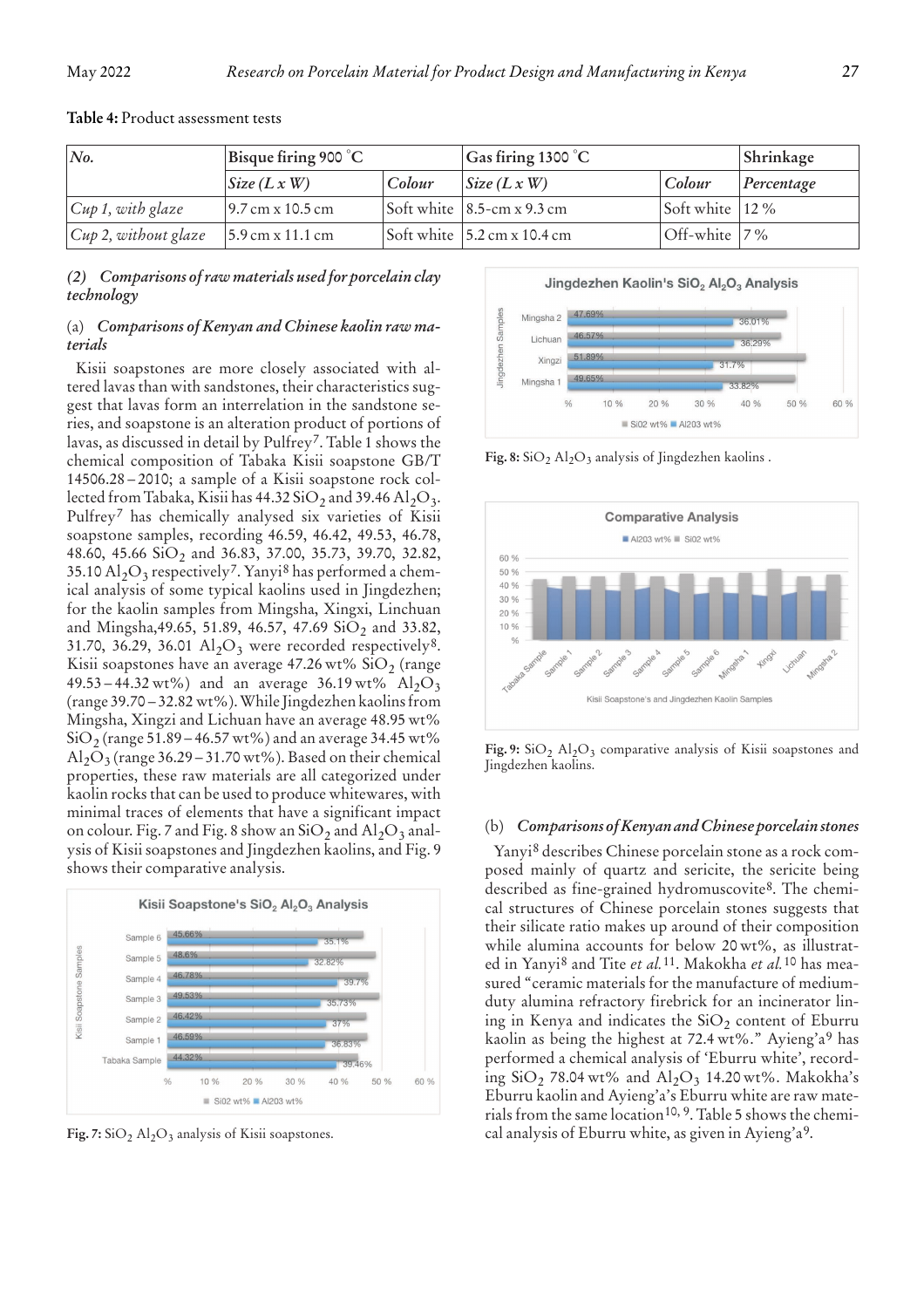| Chemical Composition (wt%)                         |                                                                                                                                       |      |  |      |      |      |                          |      |      |    |    |
|----------------------------------------------------|---------------------------------------------------------------------------------------------------------------------------------------|------|--|------|------|------|--------------------------|------|------|----|----|
| SiO <sub>2</sub>                                   | P <sub>b</sub><br>$Al_2O_3$<br>TiO <sub>2</sub><br>CaO<br>MgO<br>MnO<br>Fe <sub>2</sub> O <sub>3</sub><br>Na <sub>2</sub> O<br>$K_2O$ |      |  |      |      |      |                          |      |      |    |    |
| 78.04                                              | 14.20                                                                                                                                 | 0.10 |  | 0.19 | 0.40 | 0.14 | $\overline{\phantom{a}}$ | 0.65 | 6.56 | ND | ND |
| Source: Ayieng'a @2016 - Ministry of Mining, Kenya |                                                                                                                                       |      |  |      |      |      |                          |      |      |    |    |

**Table 5:** Chemical compositions of Eburru white: Atomic absorption spectrometer (Spectr AA-10).

Yanyi8 has analysed Chinese porcelain rocks from Qimen, Sanbaopeng, Nangang, Shiceng, Wutou, Siban and Baomei, recording 73.05, 73.70, 76.12, 73.16, 71.82, 75.91, 78.61  $SiO<sub>2</sub>$  and 15.61, 15.34, 14.97, 17.10, 17.41, 15.30, 12.95  $\mathrm{Al}_2\mathrm{O}_3$  respectively. The Chinese porcelain stones have an average  $74.62 \text{ wt}$ % SiO<sub>2</sub> (range 78.61 – 71.82 wt%) and an average 15.52 wt%  $\text{Al}_2\text{O}_3$ (range  $17.41 - 12.95 \,\text{wt\%}$ ). The SiO<sub>2</sub> and Al<sub>2</sub>O<sub>3</sub> chemical properties of Eburru's raw material have been likened to Chinese porcelain stones. Fig. 10 and Fig. 11 show the  $SiO<sub>2</sub>$  and Al<sub>2</sub>O<sub>3</sub> analysis of Eburru white and Chinese porcelain stones and Fig. 12 shows their comparative analysis.



Fig. 10: SiO<sub>2</sub> Al<sub>2</sub>O<sub>3</sub> analysis of Eburru white .



Fig. 11: SiO<sub>2</sub> Al<sub>2</sub>O<sub>3</sub> analysis of Chinese porcelain stones.

The comparative analysis is used for identifying local raw material resources that can be used for preparing porcelain clay bodies for manufacturing high-quality products like those seen in Jingdezhen. Further experiments, however, need to be conducted for verification.

## **IV. Results and Findings**

Kisii soapstone can be used to prepare a high-quality white stoneware clay body for product design. The material produced a fine smooth clay slurry used for slip casting, demonstrating 11 % shrinkage after electric firing at a temperature of 1 300 °C. It demonstrated its suitability for making high-quality, slip-cast cups. Observations, however, indicate that the solid plastic clay might require minor readjustments to its elasticity to obtain a consistent ball clay for throwing and hand-building techniques. Nonetheless, Kisii soapstone is suitable for slip casting and can also be engineered for 3D-based ceramic product manufacturing technologies. The comparative analysis of  $SiO<sub>2</sub>$ and  $\text{Al}_2\text{O}_3$  chemical properties with raw materials used during the Yuan dynasty to manufacture porcelain material technology also provides theoretical evidence of the suitability of using a combination of Kisii soapstone and Eburru white to manufacture high-quality white porcelain clays equivalent to those made in Jingdezhen.



Fig. 12:  $SiO<sub>2</sub>$  Al<sub>2</sub>O<sub>3</sub> comparative analysis of Eburru white and Chinese porcelain stones.

#### **V. Discussions**

The combination of Kisii soapstone and Eburru white demonstrates suitability for the manufacture of high-quality white porcelain clay bodies equivalent to those made in Jingdezhen. Because of the high  $Al_2O_3$  content in Kisii soapstone, it can also be used in combination with other geological materials to manufacture a wide range of goodquality and innovative regional clay bodies. A good example is its combination with KU metallic, as describe in the literature<sup>4</sup>. In an experiment on ceramic coatings: glaze formulations, Ayieng'a9 has analysed KU metallic properties and recorded its  $Fe<sub>2</sub>O<sub>3</sub>$  at 40.50 wt%, leading to firing to a metallic black appearance at 1 200 °C. The material properties of KU metallic give leeway for engineering an advanced ceramic material innovation for cookware. In China, the traditional porcelain material technology continues to evolve, and a variety of clays are being developed to meet the needs arising in the 21st century. Today, clay manufacturing technologies are being influenced by trends, techniques and technologies in product design and manufacturing, which include, for example, slip casting, hand building, throwing, 3D ceramic technologies and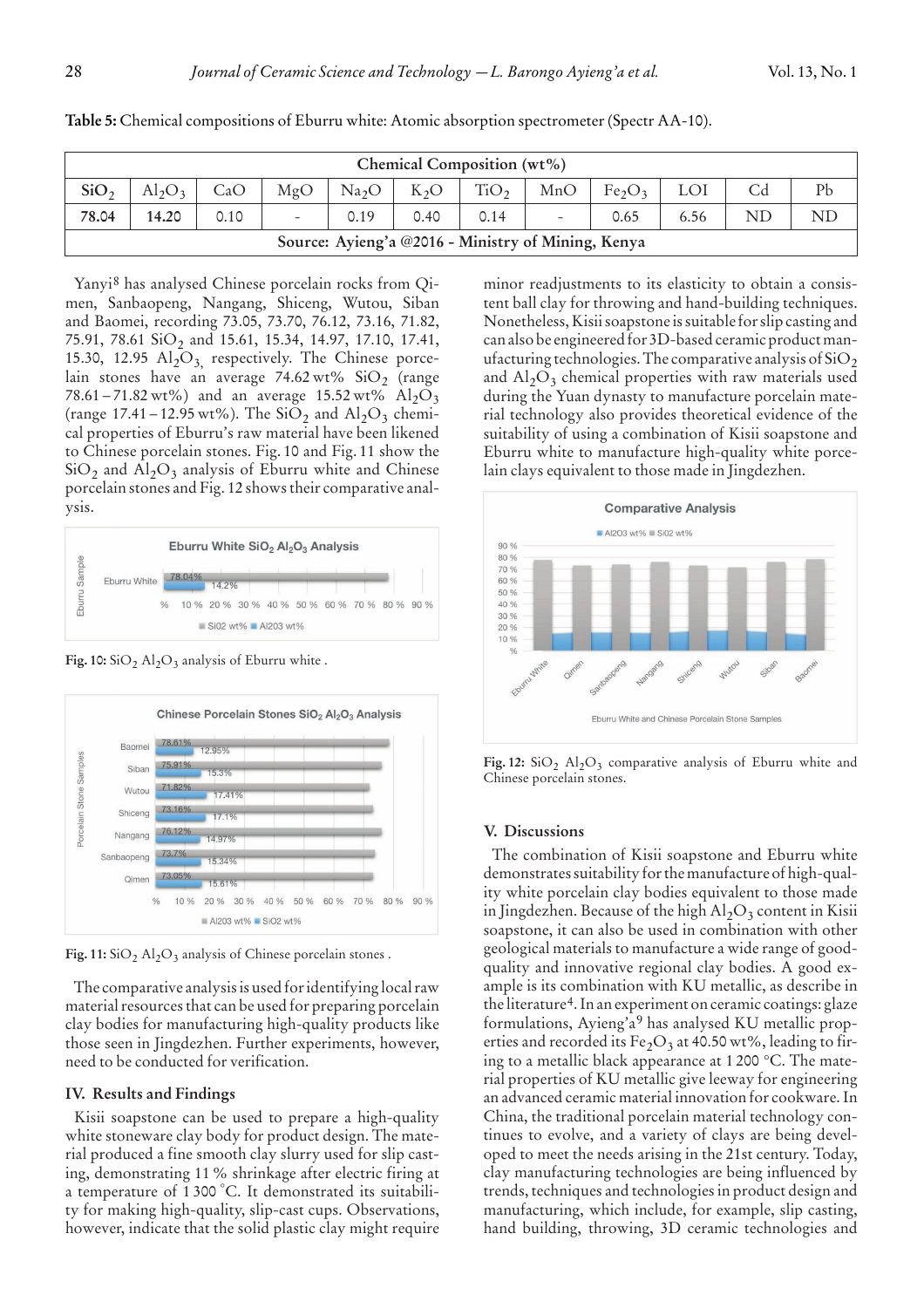others. The modern era of nanotechnology, crystalline ceramics, advanced ceramic coatings, bioceramics, safe, efficient and environment-friendly manufacturing materials is influencing product design, leading to it take different directions. It is therefore critical that regional ceramic material innovations are geared towards 21st-century manufacturing technologies. For instance, 3D ceramics printing technologies have become popular technologies that use digitally designed images to enable precision, use less material, save energy, cause less pollution in a fast and efficient process, as discussed in a conference paper given by Wang *et al.*18. Chen *et al.*19 classify the 3D ceramics printing technologies as; 3D slurry-based, powder-based and bulk solid-based ceramic technologies. Such technologies mandate that today's product manufacturing embraces the use of local material in domestic innovations and new inventions. Kenya has a variety of plentiful and yet underexploited ceramic material resources with metallic and frit properties that can be engineered to meet local and international ceramic development needs.

If Kenya is to itemize its ceramic raw material resources, it must slowly begin to align them to 21st-century technologies and applications by engaging communities like those in Kisii that have available material and human resource capacity for revolutionizing domestic industrial growth. The manufacturing of porcelain clay bodies using the combination of Kisii soapstone and Eburru white is a good starting point. Jingdezhen, China provides a good example that can be duplicated. Although ancient, porcelain still remains the worlds' top, most sought-after, welldocumented, high-quality ceramic material innovation, which has been widely duplicated and reinvented for highquality product design abd manufacturing. In Kenya and East Africa, little has been done to identify, research, document and locally manufacture porcelain material for the development of high-quality products. Ceri and Grillo<sup>20</sup> recommend that in East Africa, future directions need, "a new generation of targeted ceramic studies that take a theoretically informed and problematized approach to analysis and novel methods that open up new insight and evidence." This paper has provided a roadmap that identifies and documents Kenyan raw material resources that can be used for manufacturing high-temperature porcelain. It has also provided leads on engineering high-temperature clays, which can range from self-glazing clays that are rich in fluxes to coloured clay varieties rich in oxides like iron, copper, manganese, cobalt, etc. Kenya has a diversity of ceramic materials that can be used to compile an unlimited clay resource register. Exploiting the vast unique geographical material resources of the Great Rift Valley region, which emanates from natural occurrences of the Rift Valley formations, volcanic eruptions, faulting, landslides, quarry excavations, etc., can expand the development of domestic industry. It is important to fundamentally focus on results-oriented projects that maximize utilization of natural material and human resources, like Kisii soapstone material wastage, for ceramic product manufacturing. It is also expedient to engage in local expansion to promote industrial growth, good government policies, integration of multidisciplinary research methodologies, education, research and development. Capacity-building programmes that empower artisans to recycle material waste in Kisii, etc. can influence high-quality product manufacturing in Kenya and Eastern Africa.

#### **VI. Conclusions**

Material science and technology is an essential dynamic for the design and manufacturing of ceramic products today. In Kenya, raw materials resources need to be optimized for the preparation of local porcelain and stoneware clay bodies for product manufacture. The comparative analysis of the  $SiO<sub>2</sub>$  and  $Al<sub>2</sub>O<sub>3</sub>$  chemical properties of Kisii soapstone and Eburru white show their suitability for the manufacture of high-temperature Kenyan porcelains. Utilizing local materials and human resources is imperative for developing regional capacity to manufacture high-quality domestic wares. This is also significant for aligning Kenyan local ceramic material resources with 21st-century innovative clay technologies and applications that impact global development in product design today.

#### **References**

- Akama, J., Onyambu, M.: The evolution and resilience of the gusii soapstone industry, *J. Afr. Cult. Her. Stud.*, **1**, [1], 1 – 17, (2018).
- Kisii County Government Milestones Magazine.: An official publication of Kisii county government. Council of Governors (CoG). 2021.
- Pinna, P., Cocherie, A., Thiéblemont, D., Jezequel, P.: The kisii group of western Kenya: an end-Archæan (2.53 Ga) late orogenic volcano sedimentary sequence, *J. African Earth Sci.*, **30**, [1], 79 – 97, (2000).
- 4 Meert, J.G., Van der Voo, R., Patel, J.: A neoarchean paleomagnetic pole from the kisii series of western Kenya: Implications for crustal mobility, In: *Precambrian Research*, **279**, July,  $91 - 102$ , (2016).
- 5 Obwori, E.O., Iravo, M., Munene, C., Kaburi, S.: The effect of funding constraints on the growth of small scale enterprises in soapstone industry of Kenya, *Int. J. Arts & Commer.*,**1**, [6], 111 – 127, (2012).
- 6 Pekkala, Y., Mulaha, T.O.: Assessment of kisii stone deposits, got chaki and tabaka areas, Kenya. [Nairobi]: Republic of Kenya, ministry of environment and natural resources. Mines and Geological Dept, (1991).
- Pulfrey, W.: The nature and origin of a soapstone from near kisii, *J. Chem. Inf. Model*, **110**, [9], 1689 – 1699, (1946).
- Yanyi, G.: Raw materials for making porcelain and the characteristics of porcelain wares in north and south china in ancient times, *Archaeometry*, **29**, [1], 3 – 19, (1987).
- Ayieng'a, L.: Glaze formulation using geological materials from kiambu and nakuru county, Kenya. [Unpublished master's thesis] Kenyatta University, Kenya, 2016.
- 10 Makokha, J., Kariuki, D., Mwitari, P.: Characterization of Kenyan ceramics for production of medium duty alumina firebrick incinerator linings*, J. Appl. Sci. Environ. Manage.*, **22**,  $[10]$ ,  $1543 - 1546$ ,  $(2018)$ .
- 11 Tite, M., Freestone, I., Wood, N.: An investigation into the relationship between the raw materials used in the production of chinese porcelain and stoneware bodies and the resulting microstructures, *Archaeometry*, **54**, [1], 37 – 55, (2012).
- 12 Katsuki, H., Hirata, S., Inada, M., Choi, C., Park, J., Lee, J., Kim, U., Han, K., Kim, J., Cho, W., Hwang, K.: Role of addition of kaolin on the firing of white clay for korean porcelain, *J. Asian Ceram. Soc.*, **8**, [2], 492 – 501, (2020).